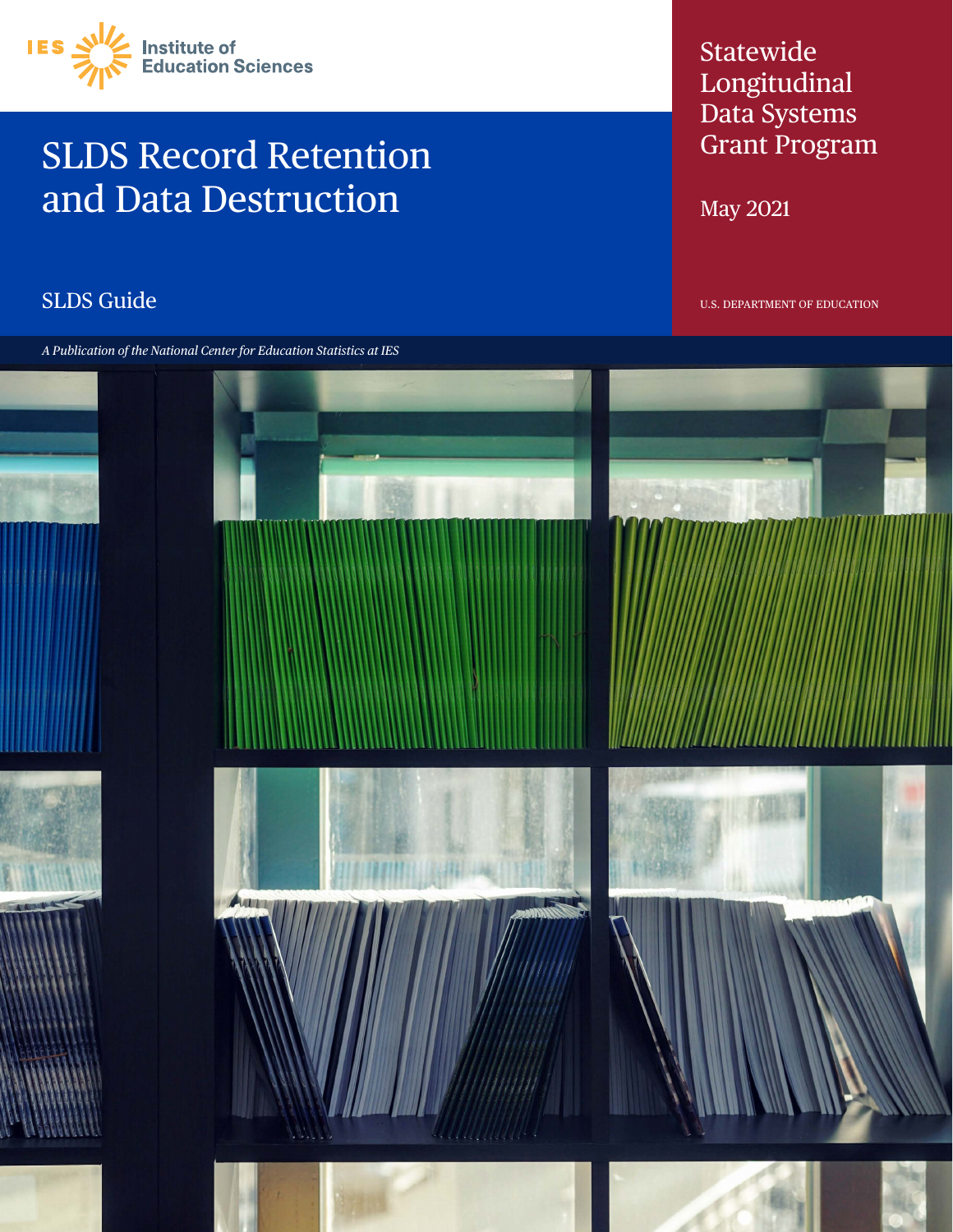# **Contents**

| Considerations for Developing Record Retention and Data Destruction Policies  2 |  |
|---------------------------------------------------------------------------------|--|
|                                                                                 |  |
|                                                                                 |  |
|                                                                                 |  |
|                                                                                 |  |
|                                                                                 |  |
|                                                                                 |  |
|                                                                                 |  |
|                                                                                 |  |
|                                                                                 |  |
|                                                                                 |  |
|                                                                                 |  |
|                                                                                 |  |
|                                                                                 |  |
|                                                                                 |  |
|                                                                                 |  |

This product of the Institute of Education Sciences (IES) Statewide Longitudinal Data Systems (SLDS) Grant Program was developed with the help of knowledgeable staff from state education agencies and partner organizations. The information presented does not necessarily represent the opinions of the IES SLDS Grant Program.

For more information on the IES SLDS Grant Program or for support with system development, please visit http://nces.ed.gov/programs/SLDS.

# **CONTRIBUTORS**

Sean Cottrell and Bill Hurwitch, SLDS Grant Program State Support Team Ross Lemke and Mike Tassey, Privacy Technical Assistance Center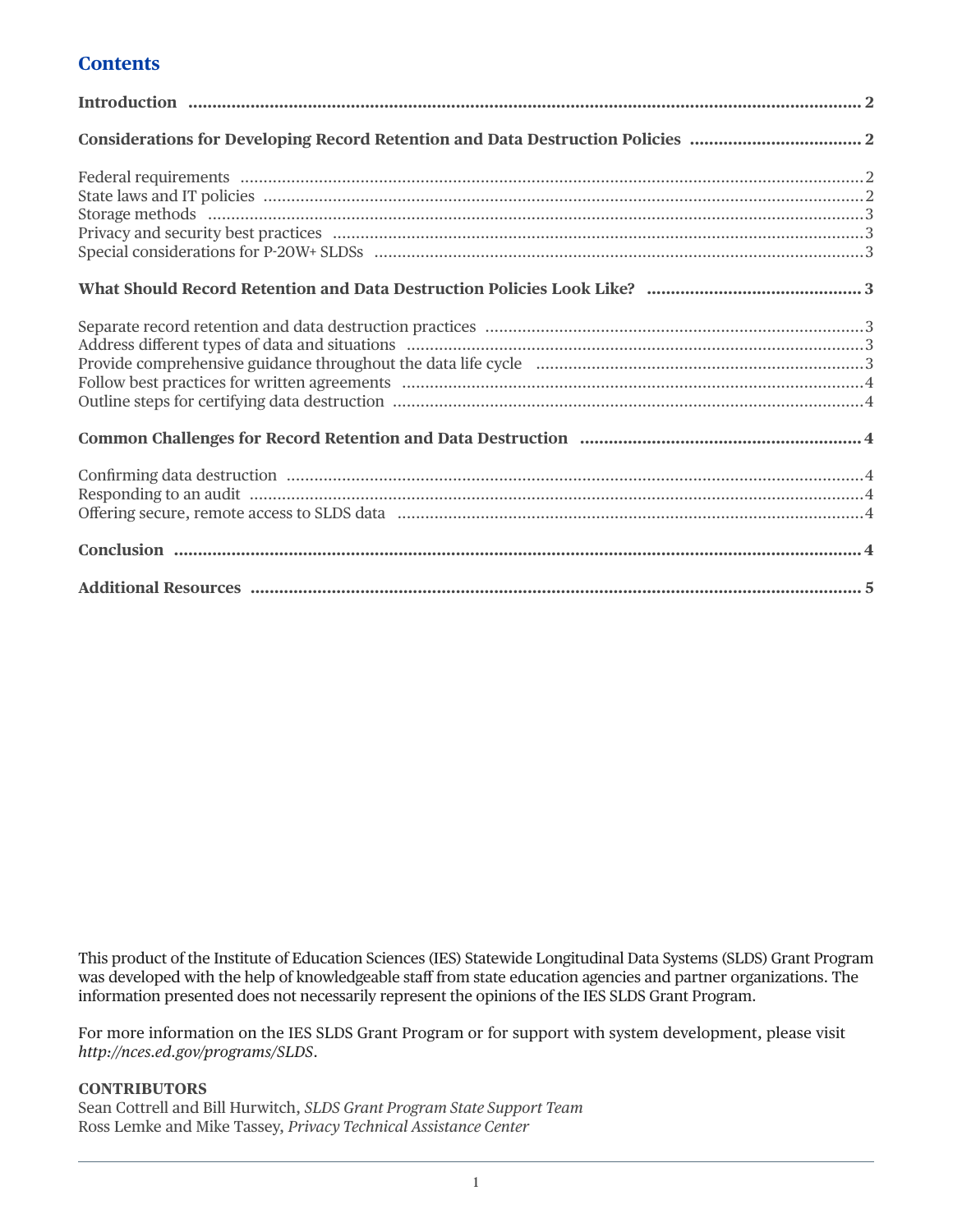# <span id="page-2-0"></span>**Introduction**

Statewide longitudinal data systems (SLDSs) contain large amounts of data gathered about individuals over an extended period of time, some of which are personal and may be sensitive. As part of their overall data governance and use strategies, SLDS programs must determine how and how long to keep individual data records in their systems as well as how to safely and securely destroy data that are no longer needed.

**Record retention** refers to the practices around storing data after they are collected. Retention policies detail how long data records should be stored, where, and in what format. Retention periods may be based on state or agency archiving requirements as well as when specific data need to be used or reported.

**Data destruction** is the process of eliminating data records that no longer need to be retained. Beyond simply deleting data files from a hard drive or database, secure data destruction practices ensure that the data cannot be recovered. Proper data destruction becomes more complicated when data are stored in multiple places, shared via email, or hosted in cloud or other storage services controlled by third-party providers.

Record retention and data destruction policies often are essential parts of agreements allowing researchers to use SLDS data for studies and analysis. They also have become increasingly important as schools expand their use of classroom technology that collects student information. Well-crafted policies help ensure that SLDS programs manage their data appropriately without trusting solely to data users and partners to store and dispose of data as required.

SLDS programs may have multiple layers of record retention and data destruction policies that apply to different types of data and different situations, such as data used internally by SLDS staff members or data shared with researchers outside the program. This guide discusses considerations that SLDS programs should make when crafting their policies and shares some characteristics of effective policies. It also covers common challenges related to record retention and data destruction that policies should address.

# **Considerations for Developing Record Retention and Data Destruction Policies**

Record retention and data destruction practices for SLDS programs are shaped by a number of factors, including legal requirements, established policies, industry norms, and characteristics of the data system and its data collections. It is important to take all of these factors into account when developing retention and destruction policies.

# **Methods of data destruction**

Data can be destroyed by a variety of means depending how they are stored. Data destruction policies might prescribe any of the following destruction methods.

**Clearing**: Removing data through software, such as by overwriting the data or "formatting" an entire partition or disk.

**Purging**: Removing data through physical or logical means, such as applying strong magnetic fields to a disk to reduce the magnetic signature used to store data.

**Destroying**: Rendering the medium used to store the data unusable, typically through pulverizing, incinerating, or shredding it.

**Encryption**: Using algorithms to obfuscate data when complete removal or destruction is not possible and then destroying the algorithm.

#### *Federal requirements*

The Family Educational Rights and Privacy Act (FERPA), which applies to data from education agencies and programs, has few provisions related to record retention and data destruction. FERPA prohibits schools from destroying data if there is a pending request from a parent or eligible student to access those data. If personally identifiable information about students is shared outside the school as permitted by FERPA's studies or audit or evaluation exceptions, FERPA requires that information to be destroyed when no longer needed for the authorized purpose. Education agencies must establish a written agreement with the organization conducting the study, audit, or evaluation that specifies a time period for data destruction.

In addition to FERPA, some types of data—such as special education data—may be subject to other federal requirements that must be considered when determining how to retain or destroy records.

# *State laws and IT policies*

SLDS programs also must adhere to state laws and policies around record retention and data destruction. Some states require public agencies to retain data about an individual for a specific time period after that individual has graduated or left a program or after the data are no longer needed. Information technology (IT) offices might have additional guidelines for how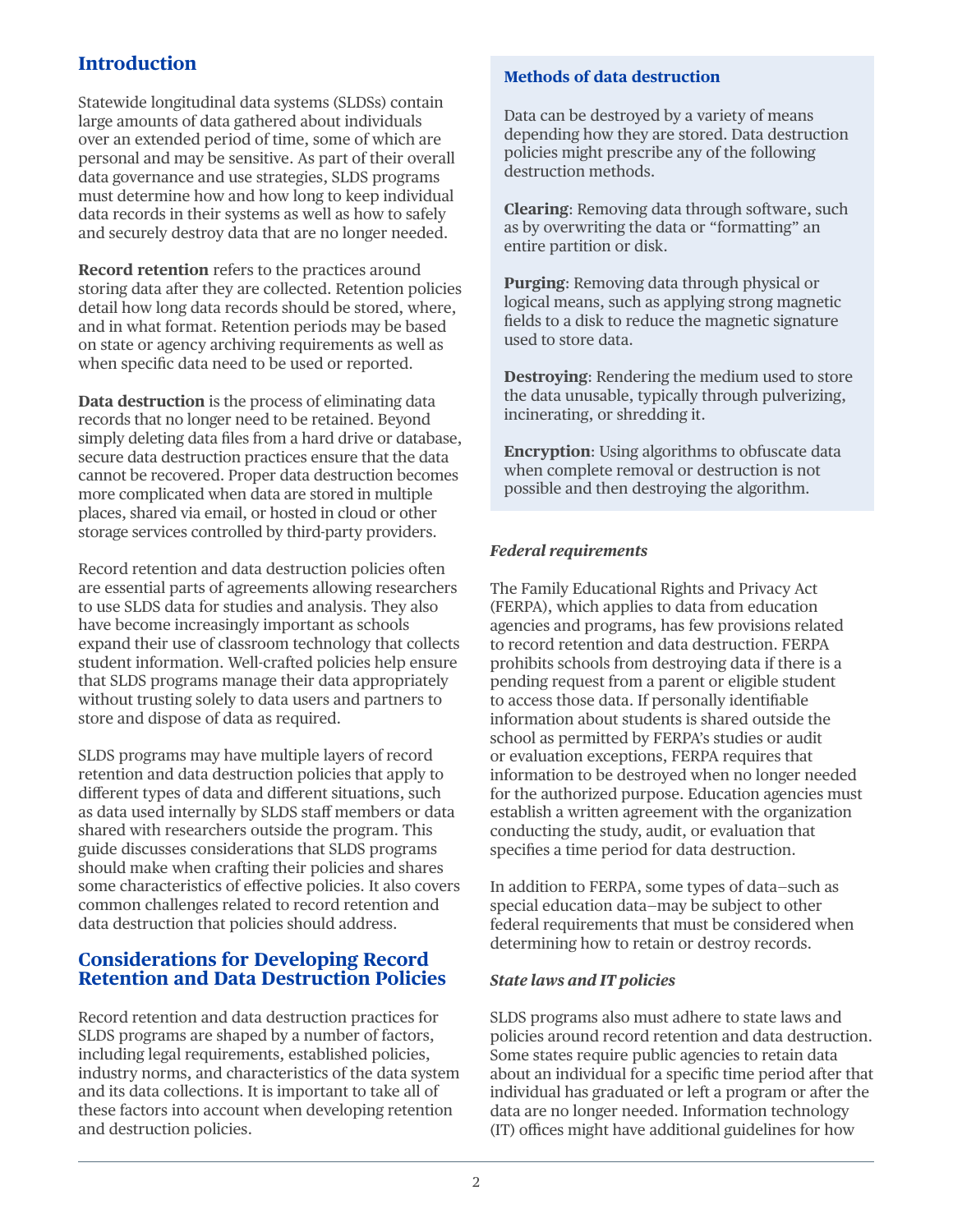<span id="page-3-0"></span>long state agencies must retain data, how data are stored, and methods for destroying data. These laws and policies can vary for different types of data and in situations where data must be kept for audits or reporting purposes.

#### *Storage methods*

The capacity and type of the SLDS's data storage infrastructure, including whether data are stored electronically or as paper records, may influence how long records are retained and how data that are no longer needed will be destroyed. Record retention policies may need to address whether and how data will be migrated from one system to another if the SLDS's technical structure changes.

#### *Privacy and security best practices*

Record retention and data destruction policies should aim to preserve data that the agency needs and securely destroy data that are not essential. Retention and destruction practices will vary for different types of data in the SLDS. The following steps can help SLDS programs categorize their data and create policies that address each type:

- *Perform a data inventory*. For each data element in the SLDS, determine where the element is stored, who owns it, and how sensitive it would be if disclosed.
- *Match the data to business needs*. Identify why the SLDS program collects each data element and how it is used.
- *Convene stakeholders to determine retention needs*. Work with data owners and users to figure out how long to keep each type of data.

These considerations should inform retention criteria and destruction controls targeted to each type of data in the SLDS.

Additionally, SLDS programs should perform a risk analysis to identify threats to different types of data and the consequences of a security breach.

#### *Special considerations for P-20W+ SLDSs*

P-20W+ SLDSs contain data from multiple state agencies and programs, often including early childhood care and education, K12 and postsecondary education, workforce programs, and additional state services. Record retention and data destruction policies for a P-20W+ SLDS need to account for the laws and policies governing each of its data sources, such as FERPA for K12 data, as well as how those data are held, managed, and used by organizations that are not usually subject to the same requirements.

#### **Data destruction in cloud-based data systems**

Storing data in a cloud environment rather than in on-premises servers controlled directly by a state agency presents unique challenges for data destruction. When creating a data destruction policy, consider how your SLDS program will address the following issues common with cloudbased systems:

- *Shared resources*. Options for destroying data may be limited by where and how they are stored, as well as who controls the storage infrastructure.
- *Distributed architecture*. Because cloud-based systems often store data across multiple locations, the data that you wish to destroy may not exist in a single place.
- *Compliance with security requirements*. Work with vendors to address FERPA and other security regulations, and draft written agreements that clearly address what must happen to data once the project for which they were shared is complete.
- *Confirming data destruction*. What assurances will you have from cloud service providers that data have been destroyed?

# **What Should Record Retention and Data Destruction Policies Look Like?**

No two SLDS programs will have identical record retention and data destruction policies, but comprehensive and actionable policies often do the following.

#### *Separate record retention and data destruction practices*

Record retention and data destruction frequently are covered by two distinct policies reflecting the processes, considerations, and individuals involved in each area.

#### *Address different types of data and situations*

Record retention and data destruction policies outline multiple sets of procedures for different types of data, such as data covered by FERPA, special education data, and data used by researchers.

#### *Provide comprehensive guidance throughout the data life cycle*

Record retention policies define retention periods for different types of data and how they will be stored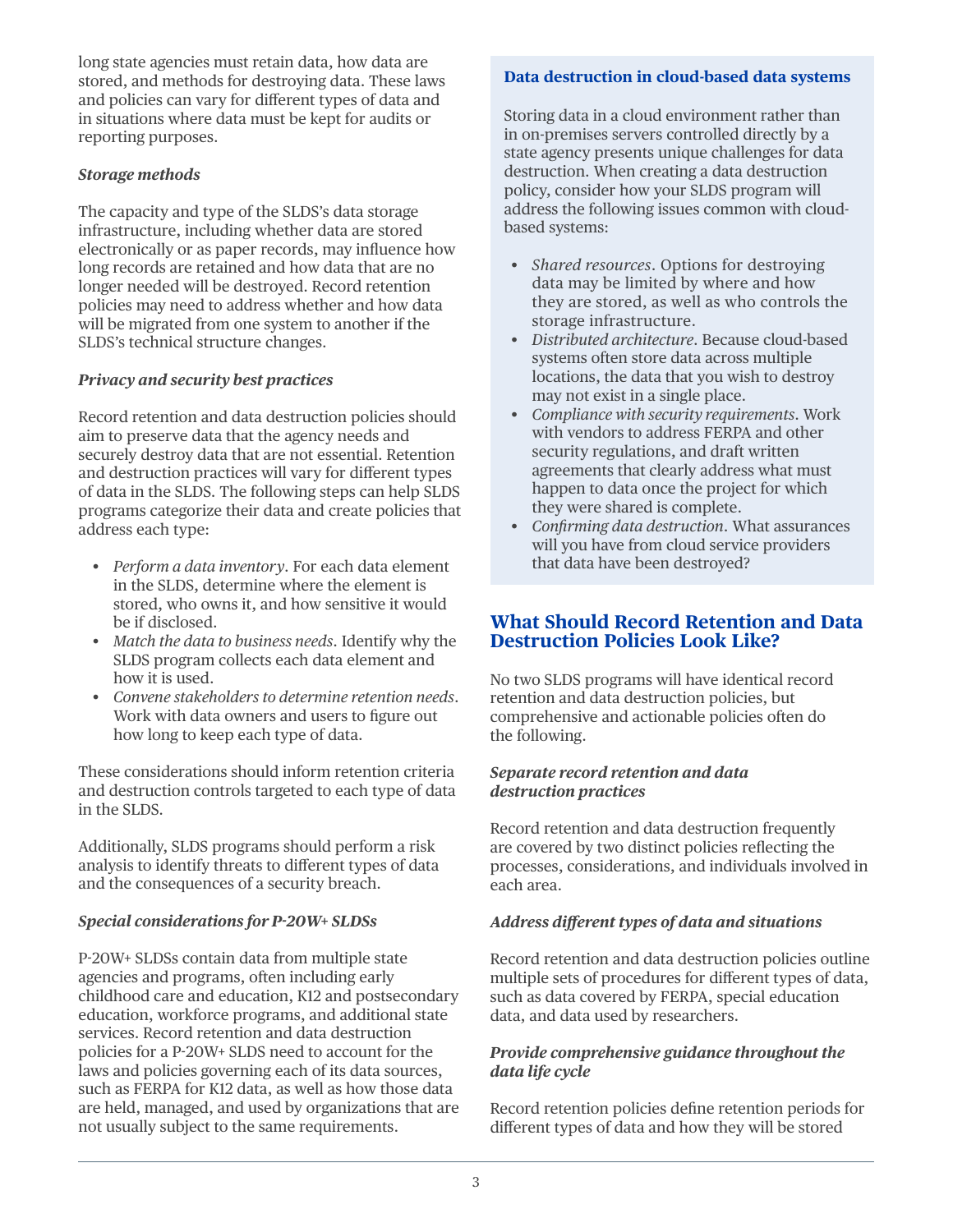<span id="page-4-0"></span>as long as they remain in the SLDS. Data destruction policies define acceptable methods of destroying data when they are no longer needed.

# *Follow best practices for written agreements*

Organizations that share data with an SLDS or that use SLDS data must sign written agreements that make clear how those data will be handled and used. Written agreements should comply with federal and state laws for sharing data across agencies or organizations, storing data securely, and destroying the data when the agreement expires.

# *Outline steps for certifying data destruction*

Data destruction policies should specify when and in what method data will be destroyed when they are no longer needed.

# **Common Challenges for Record Retention and Data Destruction**

Comprehensive record retention and data destruction policies help guide SLDS team members in responding to data management, privacy, and security challenges. When developing policies, consider how they address or may be modified to address situations like the following.

# *Confirming data destruction*

In connection with written data sharing agreements, many SLDS programs require researchers or other data users to sign a certificate of data destruction once their studies are complete. Determine whether your program can or should take additional steps to verify that users have appropriately destroyed SLDS data as required. Additionally, consider how to address data that may be saved in email accounts, on backup or personal drives, in the cloud, or in distributed data systems that store data in more than one place.

# *Responding to an audit*

SLDS programs may be subject to federal or state audits to confirm that they are following data privacy and security requirements. Be prepared to demonstrate to auditors that the program complies with record retention and data destruction policies, whether they are statewide or agency specific. SLDS programs can demonstrate compliance using artifacts such as data destruction certificates, minutes from risk management board meetings, vulnerability scanning program metrics, and security controls programmed into data system-related applications.

Additionally, program leaders should be able to answer the following questions related to record retention and data destruction:

- How long are data retained?
- How often are retention schedules reviewed?
- Do you audit to ensure compliance with data destruction and retention policies?

# *Offering secure, remote access to SLDS data*

Many SLDS programs have begun exploring ways to share SLDS data with researchers or other users without making those users responsible for storing or destroying the data at the end of their projects. SLDS programs may require researchers to come to a state-owned facility to view and work with data within the state's IT environment. Some programs are developing cloud-based environments to allow researchers remote access to approved SLDS data while still adhering to all applicable privacy and security policies.

# **Conclusion**

Record retention and data destruction polices help ensure that SLDS data are handled securely and in accordance with federal, state, and agency requirements. The policies must balance a number of considerations, including the SLDS program's legal and operational responsibilities as well as its technical capacity for managing and storing data. Good record retention and data destruction policies lay out comprehensive guidance for managing each different type of data contained in the SLDS throughout the data life cycle. By establishing strong policies and revising them to address emerging technical capabilities and challenges, SLDS programs can keep sensitive personal information secure while supporting research, state policies, and instructional decisions that rely on SLDS data.